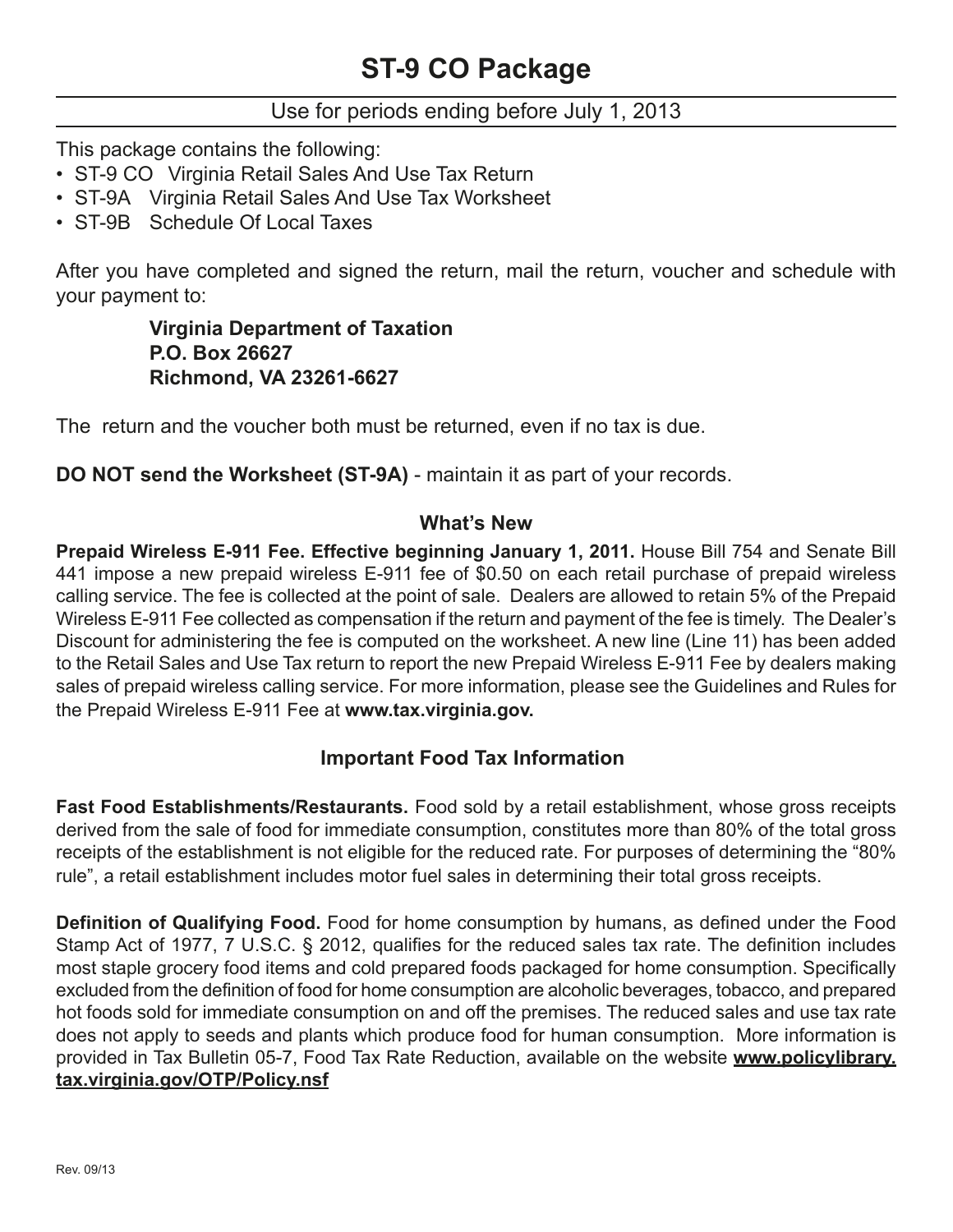| VA Form ST-9 CO<br><b>Virginia Retail Sales and Use Tax</b><br><b>Return - Consolidated</b><br>Do NOT staple.<br>For assistance, call (804)367-8037.<br>Mail completed forms (the return, the voucher, Form ST-9B and payment) to:<br><b>Virginia Department Of Taxation</b><br>Virginia Retail Sales and Use Tax<br>PO Box 26627<br>Richmond, VA 23261-6627 |                                                                                                                                                    |                    |                                                                                                |                                                       |  |  |  |
|--------------------------------------------------------------------------------------------------------------------------------------------------------------------------------------------------------------------------------------------------------------------------------------------------------------------------------------------------------------|----------------------------------------------------------------------------------------------------------------------------------------------------|--------------------|------------------------------------------------------------------------------------------------|-------------------------------------------------------|--|--|--|
|                                                                                                                                                                                                                                                                                                                                                              |                                                                                                                                                    |                    |                                                                                                |                                                       |  |  |  |
|                                                                                                                                                                                                                                                                                                                                                              |                                                                                                                                                    |                    |                                                                                                |                                                       |  |  |  |
|                                                                                                                                                                                                                                                                                                                                                              | Name $\overline{\phantom{a}}$                                                                                                                      |                    |                                                                                                |                                                       |  |  |  |
|                                                                                                                                                                                                                                                                                                                                                              |                                                                                                                                                    |                    |                                                                                                |                                                       |  |  |  |
|                                                                                                                                                                                                                                                                                                                                                              |                                                                                                                                                    |                    |                                                                                                |                                                       |  |  |  |
|                                                                                                                                                                                                                                                                                                                                                              |                                                                                                                                                    |                    |                                                                                                |                                                       |  |  |  |
| 4                                                                                                                                                                                                                                                                                                                                                            |                                                                                                                                                    |                    |                                                                                                |                                                       |  |  |  |
| 5 State - Qualifying Food Sales and Use<br>the rate of $3\%$ (.03).<br>6 State - General Sales and Use                                                                                                                                                                                                                                                       | a - Item<br>• For periods ending on or prior to June 30, 2005, use<br>• For periods beginning on or after July 1, 2005, use                        | b - Taxable Amount |                                                                                                | c - Tax                                               |  |  |  |
| the rate of $3.5\%$ (.035).                                                                                                                                                                                                                                                                                                                                  | • For periods ending on or prior to August 31, 2004, use<br>• For periods beginning on or after September 1, 2004,                                 |                    |                                                                                                |                                                       |  |  |  |
|                                                                                                                                                                                                                                                                                                                                                              |                                                                                                                                                    |                    |                                                                                                |                                                       |  |  |  |
|                                                                                                                                                                                                                                                                                                                                                              |                                                                                                                                                    |                    |                                                                                                |                                                       |  |  |  |
|                                                                                                                                                                                                                                                                                                                                                              |                                                                                                                                                    |                    |                                                                                                |                                                       |  |  |  |
|                                                                                                                                                                                                                                                                                                                                                              |                                                                                                                                                    |                    |                                                                                                |                                                       |  |  |  |
| Type of Fee                                                                                                                                                                                                                                                                                                                                                  |                                                                                                                                                    |                    | (a) Number of Items Sold                                                                       | (b) Fee (Net of Discount)                             |  |  |  |
| 11 Prepaid Wireless Fee                                                                                                                                                                                                                                                                                                                                      |                                                                                                                                                    |                    |                                                                                                |                                                       |  |  |  |
|                                                                                                                                                                                                                                                                                                                                                              |                                                                                                                                                    |                    |                                                                                                |                                                       |  |  |  |
|                                                                                                                                                                                                                                                                                                                                                              |                                                                                                                                                    |                    |                                                                                                |                                                       |  |  |  |
|                                                                                                                                                                                                                                                                                                                                                              |                                                                                                                                                    |                    |                                                                                                |                                                       |  |  |  |
| 15 Total Amount Due (Line $12 +$ Line $13 +$ Line $14$ )                                                                                                                                                                                                                                                                                                     |                                                                                                                                                    |                    |                                                                                                |                                                       |  |  |  |
| <b>Declaration and Signature</b><br>true, correct and complete.                                                                                                                                                                                                                                                                                              | I declare that this return (including accompanying schedules and statements) has been examined by me and to the best of my knowledge and belief is |                    |                                                                                                |                                                       |  |  |  |
| Signature                                                                                                                                                                                                                                                                                                                                                    | Date                                                                                                                                               |                    | <b>Phone Number</b>                                                                            |                                                       |  |  |  |
| Form ST-9V<br>(Doc ID 139)                                                                                                                                                                                                                                                                                                                                   | Virginia Retail Sales and Use Tax Voucher                                                                                                          |                    |                                                                                                |                                                       |  |  |  |
| Period <sub>—</sub>                                                                                                                                                                                                                                                                                                                                          |                                                                                                                                                    |                    |                                                                                                |                                                       |  |  |  |
|                                                                                                                                                                                                                                                                                                                                                              | 0000000000000000 1398888 000000                                                                                                                    |                    | <b>Required:</b><br>Send the signed return (above) and<br>this voucher, even if no tax is due. |                                                       |  |  |  |
|                                                                                                                                                                                                                                                                                                                                                              |                                                                                                                                                    |                    |                                                                                                |                                                       |  |  |  |
| Name <sub>—</sub>                                                                                                                                                                                                                                                                                                                                            | and the control of the control of the control of the control of the control of the control of the control of the                                   |                    |                                                                                                |                                                       |  |  |  |
|                                                                                                                                                                                                                                                                                                                                                              |                                                                                                                                                    |                    |                                                                                                |                                                       |  |  |  |
| Address__                                                                                                                                                                                                                                                                                                                                                    |                                                                                                                                                    |                    |                                                                                                |                                                       |  |  |  |
|                                                                                                                                                                                                                                                                                                                                                              |                                                                                                                                                    |                    |                                                                                                | <b>Total Amount Due</b><br>(Line 15 of above return.) |  |  |  |
|                                                                                                                                                                                                                                                                                                                                                              |                                                                                                                                                    |                    |                                                                                                |                                                       |  |  |  |
|                                                                                                                                                                                                                                                                                                                                                              |                                                                                                                                                    |                    |                                                                                                |                                                       |  |  |  |
| Va. Dept. of Taxation ST-9CO AR F REV 08/10                                                                                                                                                                                                                                                                                                                  |                                                                                                                                                    |                    |                                                                                                |                                                       |  |  |  |

. . . . . . . . .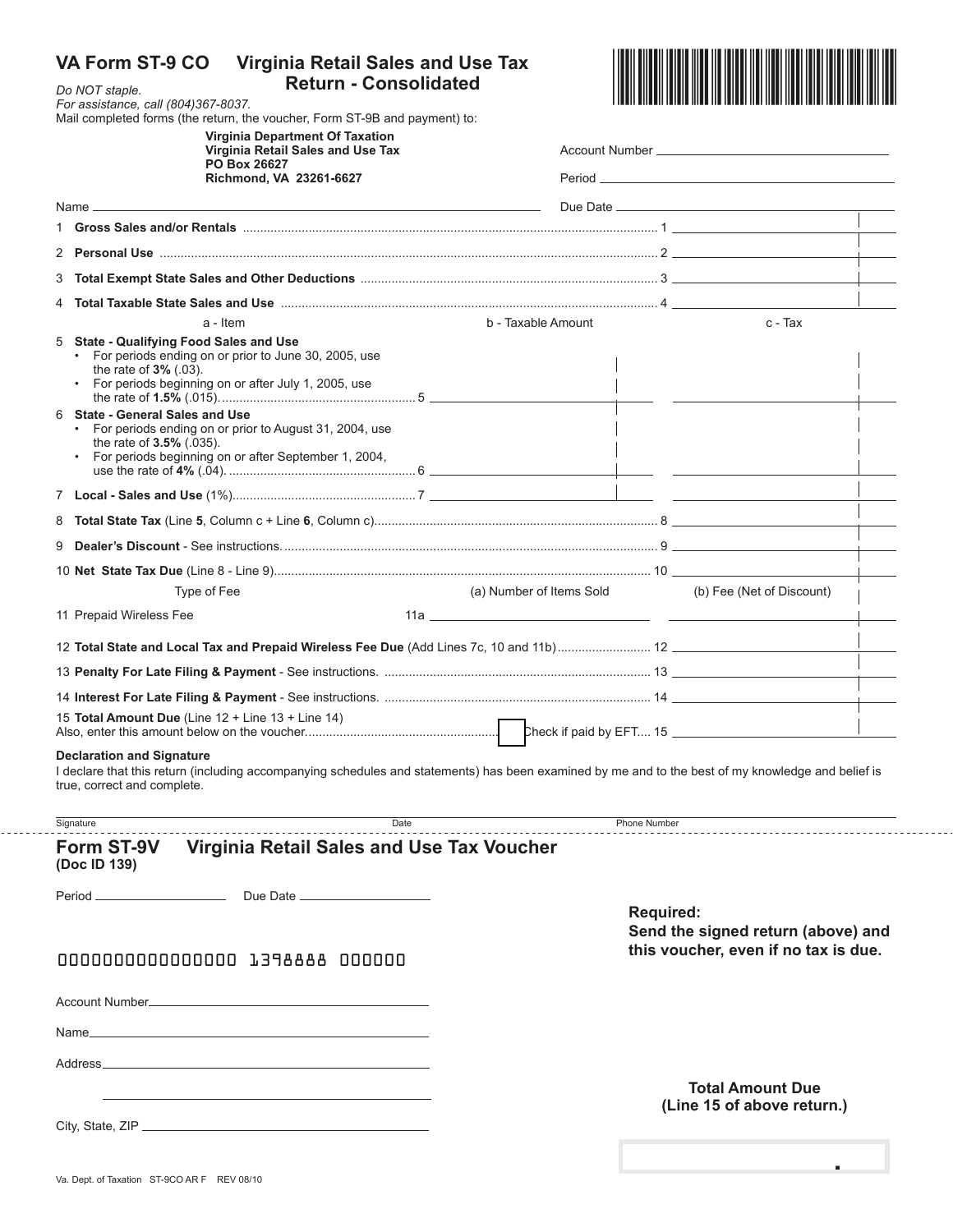#### **Form ST-9A Virginia Retail Sales and Use Tax Worksheet and Instructions**

*Return and payment due on 20th of month following end of period.*

**Worksheet is for your records only. Do NOT mail.**

**www.tax.virginia.gov**

File and pay your taxes over the Internet! It is fast, free and secure. Sign-up today...you're just a click away.

Complete this worksheet and transfer the lines indicated by the arrows to the corresponding line numbers on Virginia Retail Sales and Use Tax Return (ST-9).

| 1. |    | <b>Gross Sales</b><br>Enter total gross dollar amount of tangible personal property sold or leased and taxable services sold,<br>whether for cash or on credit. Do not include cost price of tangible personal property recorded on Line<br>2. Do not include sales tax in the gross sales amount.<br>Enter on Form ST-9, Line 1                                                                                                                                                                |  |     | 1.  |       |  |
|----|----|-------------------------------------------------------------------------------------------------------------------------------------------------------------------------------------------------------------------------------------------------------------------------------------------------------------------------------------------------------------------------------------------------------------------------------------------------------------------------------------------------|--|-----|-----|-------|--|
|    |    | 2. Personal Use<br>Enter the cost price of tangible personal property purchased without payment of sales tax and<br>withdrawn from inventory for use or consumption and/or cost price of tangible personal property<br>purchased either in or outside this state for dealer's own use or consumption on which no sales or use<br>tax has been paid.<br>Enter on Form ST-9, Line 2                                                                                                               |  |     | 2.  |       |  |
|    |    | a. Subtotal<br>Add Lines 1 and 2.                                                                                                                                                                                                                                                                                                                                                                                                                                                               |  | 2a. |     |       |  |
| 3. |    | <b>Exempt Sales and Other Deductions</b><br>a. Enter the exempt sales amount. Exempt sales include, but are not limited to, sales for resale<br>and numerous other types of sales most of which require that an exemption certificate<br>be obtained from the purchaser. An example of an exempt sale for which no exemption<br>certificate is required is the sale of school supplies, clothing and footwear sold during the<br>first weekend in August. (Attach a schedule to the worksheet.) |  | За. |     |       |  |
|    |    | b. Enter sales price of tangible personal property sold and returned by customers during this<br>period provided such sales are included on Line 1 and not deducted on Line 3a.                                                                                                                                                                                                                                                                                                                 |  | 3b. |     |       |  |
|    |    | c. Enter sales price of tangible personal property returned for which the state and local taxes<br>were paid in a prior period that resulted in a refund to the customer or a credit to the cus-<br>tomer's account during this period. Also, include unpaid sales price of tangible personal<br>property sold under a retained title, conditional sale or similar contract that was repos-<br>sessed and for which the state and local taxes were paid in a prior period.                      |  | 3c. |     |       |  |
|    |    | d. Enter sales price of tangible personal property charged off as bad debt for which the state<br>and local tax was paid in a prior period. (See 23 VAC 10-210-160 Bad Debts for details.)                                                                                                                                                                                                                                                                                                      |  | 3d. |     |       |  |
|    |    | e. Enter any other deductions allowed by law. (Attach schedule to worksheet.)                                                                                                                                                                                                                                                                                                                                                                                                                   |  | 3е. |     |       |  |
|    |    | f. Subtotal. Add Lines 3a through 3e.                                                                                                                                                                                                                                                                                                                                                                                                                                                           |  | 3f. |     |       |  |
|    |    | 3. Enter lesser of Line 3f and Line 2a. Carry excess to next return. Enter on Form ST-9, Line 3                                                                                                                                                                                                                                                                                                                                                                                                 |  |     | 3.  |       |  |
|    |    | 4. Total Taxable State Sales and Use<br>Line 2a minus Line 3.<br>Enter on Form ST-9, Line 4                                                                                                                                                                                                                                                                                                                                                                                                     |  |     | 4.  |       |  |
|    |    | 5. State - Food<br>a. Enter 1.5% (.015).                                                                                                                                                                                                                                                                                                                                                                                                                                                        |  | 5а. |     | 0.015 |  |
|    |    | b. Enter portion of Line 4 amount attributable to eligible food sold for home consumption.<br>Enter on Form ST-9, Line 5b                                                                                                                                                                                                                                                                                                                                                                       |  | 5b. |     |       |  |
|    |    | c. Multiply Line 5a by Line 5b.<br>Enter on Form ST-9, Line 5c                                                                                                                                                                                                                                                                                                                                                                                                                                  |  |     | 5c. |       |  |
|    |    | 6. State - General<br>a. Enter 4% (.04).                                                                                                                                                                                                                                                                                                                                                                                                                                                        |  | 6а. |     | .04   |  |
|    |    | b. Enter portion of Line 4 amount subject to general sales tax rate. (Line 4 less Line 5b)<br>Enter on Form ST-9, Line 6b 6b.                                                                                                                                                                                                                                                                                                                                                                   |  |     |     |       |  |
|    |    | Enter on Form ST-9, Line 6c<br>c. Multiply Line 6a by Line 6b.                                                                                                                                                                                                                                                                                                                                                                                                                                  |  |     | 6c. |       |  |
|    | а. | 7. Local<br>Enter Local Sales and Use Tax rate of 1% (.01).                                                                                                                                                                                                                                                                                                                                                                                                                                     |  | 7а. |     | .01   |  |
|    | b. | Enter portion of Line 4 amount subject to local sales tax rate. Enter on Form ST-9, Line 7b 7b.                                                                                                                                                                                                                                                                                                                                                                                                 |  |     |     |       |  |
|    |    | Enter on Form ST-9, Line 7c<br>c. Multiply Line 7a by Line 7b.                                                                                                                                                                                                                                                                                                                                                                                                                                  |  |     | 7c. |       |  |
|    |    |                                                                                                                                                                                                                                                                                                                                                                                                                                                                                                 |  |     |     |       |  |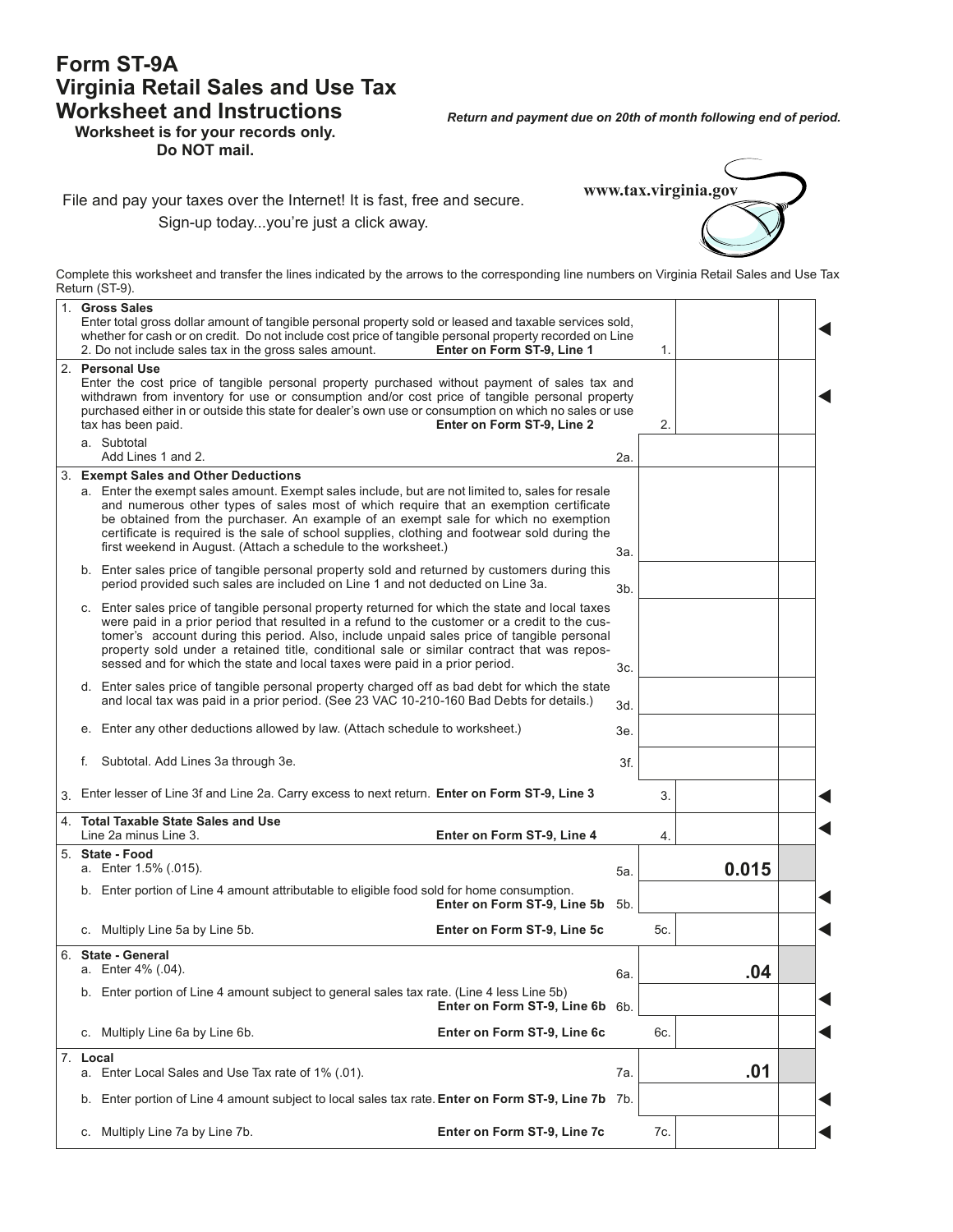| 8.                                                                                        | <b>Total State Tax</b><br>Add Lines 5c and 6c. Do not include Line 7c.                                                                                                    |                                                                 |                                                                                                                                                                       | Enter on Form ST-9, Line 8                                                                                                                          | 8   |                      |  |
|-------------------------------------------------------------------------------------------|---------------------------------------------------------------------------------------------------------------------------------------------------------------------------|-----------------------------------------------------------------|-----------------------------------------------------------------------------------------------------------------------------------------------------------------------|-----------------------------------------------------------------------------------------------------------------------------------------------------|-----|----------------------|--|
|                                                                                           | Step 1 - Determine Monthly Taxable Sales and Dealer's Discount Factor(s)                                                                                                  |                                                                 |                                                                                                                                                                       | 9. Dealer's Discount A dealer's discount may be taken only if the return and payment are submitted by the due date.                                 |     |                      |  |
|                                                                                           | allowed. For all other filers, the discount factors are shown in the table below.                                                                                         |                                                                 |                                                                                                                                                                       | If you are subject to mandatory electronic funds transfer (EFT) payment requirements, no dealer's discount is                                       |     |                      |  |
|                                                                                           |                                                                                                                                                                           |                                                                 | • Use taxable sales on Line 4 to determine the dealer's discount factor(s).<br>• If you file more than one return, use the total of taxable sales from all locations. |                                                                                                                                                     |     |                      |  |
|                                                                                           |                                                                                                                                                                           |                                                                 | . If you file on a quarterly basis, divide the taxable sales for all locations by 3.                                                                                  |                                                                                                                                                     |     |                      |  |
|                                                                                           |                                                                                                                                                                           | <b>Monthly Taxable Sales</b>                                    | <b>Qualifying Food Tax</b><br>Enter on Line 9b below.                                                                                                                 | <b>General Sales &amp; Use Tax</b><br>Enter on Line 9e below.                                                                                       |     |                      |  |
|                                                                                           | (a)<br>At Least                                                                                                                                                           | (b)<br><b>But Less Than</b>                                     | (c)                                                                                                                                                                   | (d)                                                                                                                                                 |     |                      |  |
|                                                                                           | \$0                                                                                                                                                                       | \$62,501                                                        | .016                                                                                                                                                                  | .012                                                                                                                                                |     |                      |  |
|                                                                                           | \$62,501                                                                                                                                                                  | \$208,001                                                       | .012                                                                                                                                                                  | .009                                                                                                                                                |     |                      |  |
|                                                                                           | \$208,001                                                                                                                                                                 | And Up                                                          | .008                                                                                                                                                                  | .006                                                                                                                                                |     |                      |  |
|                                                                                           | Step 2 - Compute the Dealer's Discount Amount                                                                                                                             |                                                                 |                                                                                                                                                                       |                                                                                                                                                     |     |                      |  |
|                                                                                           | <b>Qualifying Food Tax</b><br>a. Enter the amount reported on Line 5c.                                                                                                    |                                                                 |                                                                                                                                                                       |                                                                                                                                                     |     |                      |  |
|                                                                                           | b.                                                                                                                                                                        | Enter the dealer's discount amount for Food Tax.                |                                                                                                                                                                       |                                                                                                                                                     |     |                      |  |
|                                                                                           | See Column (c) above.                                                                                                                                                     |                                                                 |                                                                                                                                                                       |                                                                                                                                                     |     |                      |  |
|                                                                                           | c. Multiply Line 9a by Line 9b.<br><b>General Sales And Use Tax</b>                                                                                                       |                                                                 |                                                                                                                                                                       | 9c.                                                                                                                                                 |     |                      |  |
|                                                                                           | d. Enter the amount reported on Line 6c.                                                                                                                                  |                                                                 |                                                                                                                                                                       |                                                                                                                                                     |     |                      |  |
|                                                                                           | $e_{1}$<br>See Column (d) above.                                                                                                                                          | Enter the dealer's discount factor for General Sales & Use Tax. | 9e.                                                                                                                                                                   |                                                                                                                                                     |     |                      |  |
|                                                                                           | Multiply Line 9d by 9e.<br>f.                                                                                                                                             |                                                                 |                                                                                                                                                                       | 9f.                                                                                                                                                 |     |                      |  |
|                                                                                           | Dealer's Discount - For more information, please<br>see Tax Bulletin 10-5 at www.policylibrary.tax.virginia.gov. Add Lines 9c and 9f.<br>Enter on Form ST-9, Line 9<br>9. |                                                                 |                                                                                                                                                                       |                                                                                                                                                     |     |                      |  |
| 10.                                                                                       | <b>Net State Tax Due</b><br>Line 8 minus Line 9<br>Enter on Form ST-9, Line 10<br>10.                                                                                     |                                                                 |                                                                                                                                                                       |                                                                                                                                                     |     |                      |  |
|                                                                                           | <b>Prepaid Wireless E-911 Fee</b>                                                                                                                                         |                                                                 |                                                                                                                                                                       |                                                                                                                                                     |     |                      |  |
|                                                                                           | a. Enter the number of Items sold. Each separate retail purchase of a prepaid<br>service is considered an item. Enter here and on Line 11a of Form ST-9CO. 11a.           |                                                                 |                                                                                                                                                                       |                                                                                                                                                     |     |                      |  |
|                                                                                           | b. Fee - Multiply Line 11a by 0.50.                                                                                                                                       |                                                                 |                                                                                                                                                                       |                                                                                                                                                     |     |                      |  |
|                                                                                           | c. Dealer's Discount - Multiply Line 11b by 5% (0.05).<br>Only allowed if filed and paid timely. If paid late, enter 0.                                                   |                                                                 |                                                                                                                                                                       | $11c -$                                                                                                                                             |     |                      |  |
| 11.                                                                                       | Fee Due - Subtract Line 11c from 11b.                                                                                                                                     |                                                                 |                                                                                                                                                                       | Enter here and Line 11b of Form ST-9CO.                                                                                                             | 11. |                      |  |
| 12.                                                                                       | Total State and Local Tax and Prepaid Wireless Fee Due<br>Add Lines 7c, 10 and 11.                                                                                        |                                                                 |                                                                                                                                                                       | Enter on Form ST-9, Line 12                                                                                                                         | 12. |                      |  |
| 13.                                                                                       | Penalty<br>The late filing and payment penalty is 6% of Line 12 for each month or part of a month the tax is not paid,                                                    |                                                                 |                                                                                                                                                                       |                                                                                                                                                     |     |                      |  |
|                                                                                           | not to exceed 30%. The minimum payment is \$10.00, even if tax due is \$0. Enter on Form ST-9, Line 13                                                                    |                                                                 |                                                                                                                                                                       |                                                                                                                                                     | 13. |                      |  |
| 14.                                                                                       | <b>Interest</b><br>Revenue Code of 1954, as amended, plus 2%.                                                                                                             |                                                                 |                                                                                                                                                                       | For late filing and payment, interest is assessed on Line 12 at the rate established in Section 6621 of the Internal<br>Enter on Form ST-9, Line 14 | 14. |                      |  |
| 15.                                                                                       | <b>Total Amount Due</b><br>Add Lines 12, 13 and 14.                                                                                                                       |                                                                 |                                                                                                                                                                       | Enter on Form ST-9, Line 15                                                                                                                         | 15. |                      |  |
|                                                                                           |                                                                                                                                                                           | <b>Return and Payment Filing</b>                                |                                                                                                                                                                       | <b>Customer Services</b>                                                                                                                            |     |                      |  |
|                                                                                           | Make your check payable to the Department of Taxation.                                                                                                                    |                                                                 |                                                                                                                                                                       | For assistance, call (804) 367-8037 or write to:                                                                                                    |     |                      |  |
| Mail Form ST-9 along with payment to:<br>Department of Taxation, Retail Sales and Use Tax |                                                                                                                                                                           |                                                                 |                                                                                                                                                                       | <b>Department of Taxation</b><br>P.O. Box 1115<br>Richmond, VA 23218-1115                                                                           |     |                      |  |
|                                                                                           | P.O. Box 26627, Richmond, VA 23261-6627                                                                                                                                   |                                                                 |                                                                                                                                                                       | Tenemos servicios disponible en Español.                                                                                                            |     |                      |  |
|                                                                                           | Or deliver to your local Commissioner of the Revenue or Treasurer.                                                                                                        |                                                                 |                                                                                                                                                                       | Forms and instructions are available for download from our website, www.                                                                            |     |                      |  |
|                                                                                           | Payments returned by the bank are subject to a returned payment fee.                                                                                                      |                                                                 |                                                                                                                                                                       | $\text{tax.virginia.gov}$ , or by calling (804) 367-8037.                                                                                           |     |                      |  |
| write to:                                                                                 | To notify us of account changes, including ownership and address changes,                                                                                                 |                                                                 | $\bullet$                                                                                                                                                             | Visit our website to learn more about Virginia's Retail Sales and Use Tax.                                                                          |     |                      |  |
|                                                                                           | <b>Department of Taxation</b><br>P.O. Box 1114                                                                                                                            |                                                                 |                                                                                                                                                                       |                                                                                                                                                     |     | www.tax.virginia.gov |  |
|                                                                                           | Richmond, VA 23218-1114<br>Va. Dept. of Taxation ST-9A 6201052 Rev. 02/15                                                                                                 |                                                                 |                                                                                                                                                                       | Do NOT mail. Worksheet is for your records only.                                                                                                    |     |                      |  |

Va. Dept. of Taxation ST-9A 6201052 Rev. 02/15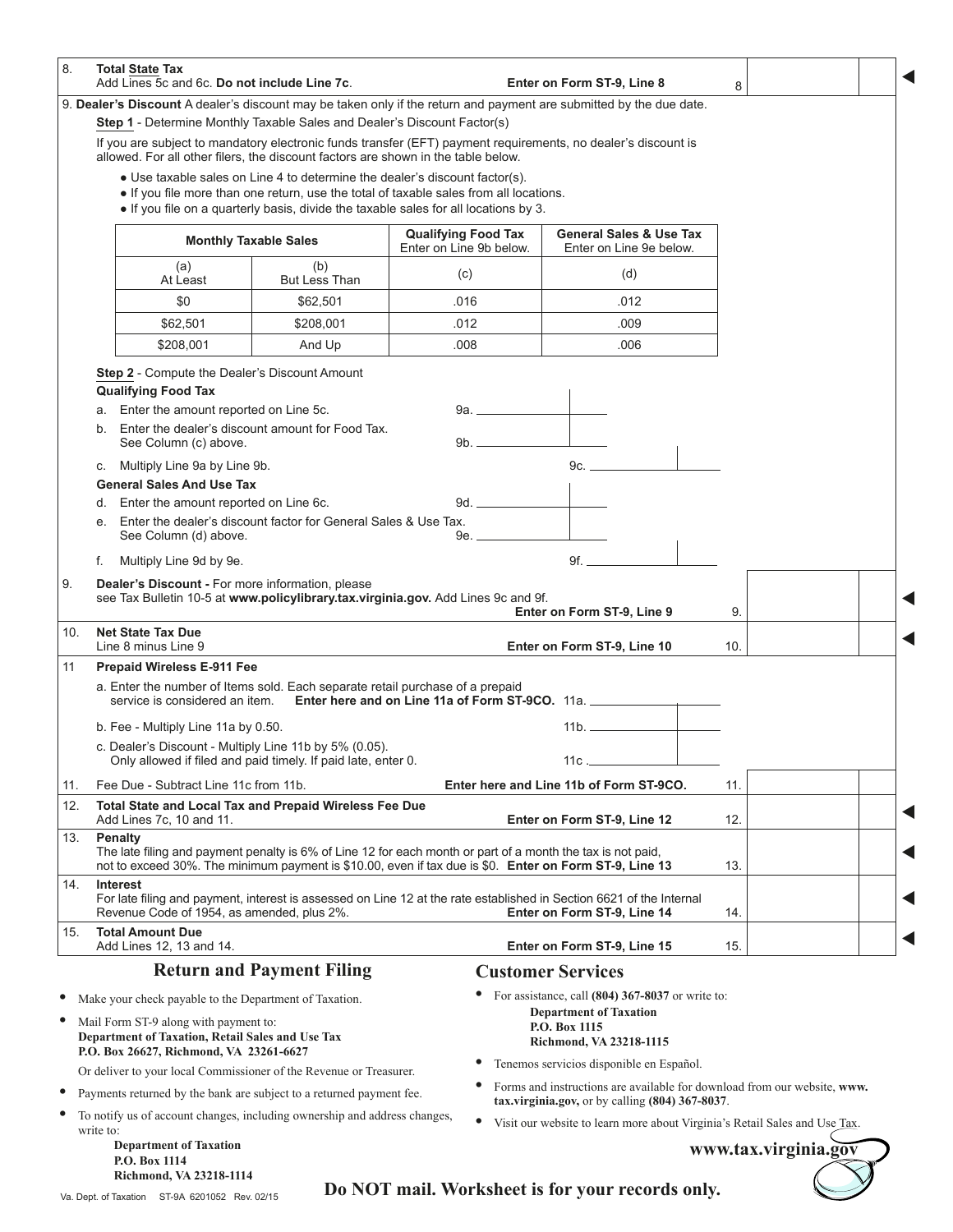# **Form ST-9B Virginia Schedule of Local Sales And Use Taxes**<br>• Do Not staple.<br>• Transfer the amount in the total line of columns C, D, E, E

• Transfer the amount in the total line of columns C, D, E, F and G below to the corresponding items indicated on Form ST-9.

> \_\_\_\_\_\_\_\_\_\_\_\_\_\_\_\_\_\_\_\_\_\_\_\_\_\_\_\_\_\_\_\_\_\_\_\_\_\_\_\_\_\_\_\_\_\_\_\_\_\_\_\_\_\_ \_\_\_\_\_\_\_\_\_\_\_\_\_\_\_\_\_\_\_\_\_\_\_\_\_\_\_\_\_\_\_\_\_\_\_\_\_\_\_\_\_\_\_\_\_\_\_\_\_\_\_\_\_\_

• A list of Virginia counties and cities is printed on the reverse side.

Name \_\_\_\_\_\_\_\_\_\_\_\_\_\_\_\_\_\_\_\_\_\_\_\_\_\_\_\_\_\_\_\_\_\_\_\_\_\_\_\_\_\_\_\_\_\_\_\_\_\_\_\_\_\_

Address \_\_\_\_\_\_\_\_\_\_\_\_\_\_\_\_\_\_\_\_\_\_\_\_\_\_\_\_\_\_\_\_\_\_\_\_\_\_\_\_\_\_\_\_\_\_\_\_\_\_\_\_\_\_

Account Number

Filing Period (Year/Month)

A B B1 C D E/F G **Number** of Gross Sales **Personal Use** Exempt Sales & Locality Name | Code Exempt Sales  $\alpha$  Taxable Local Sales<br>Other Deductions  $\alpha$ Locations In Locality J j

 $\frac{1}{1}$ 

**Grand Total**



Í

Í